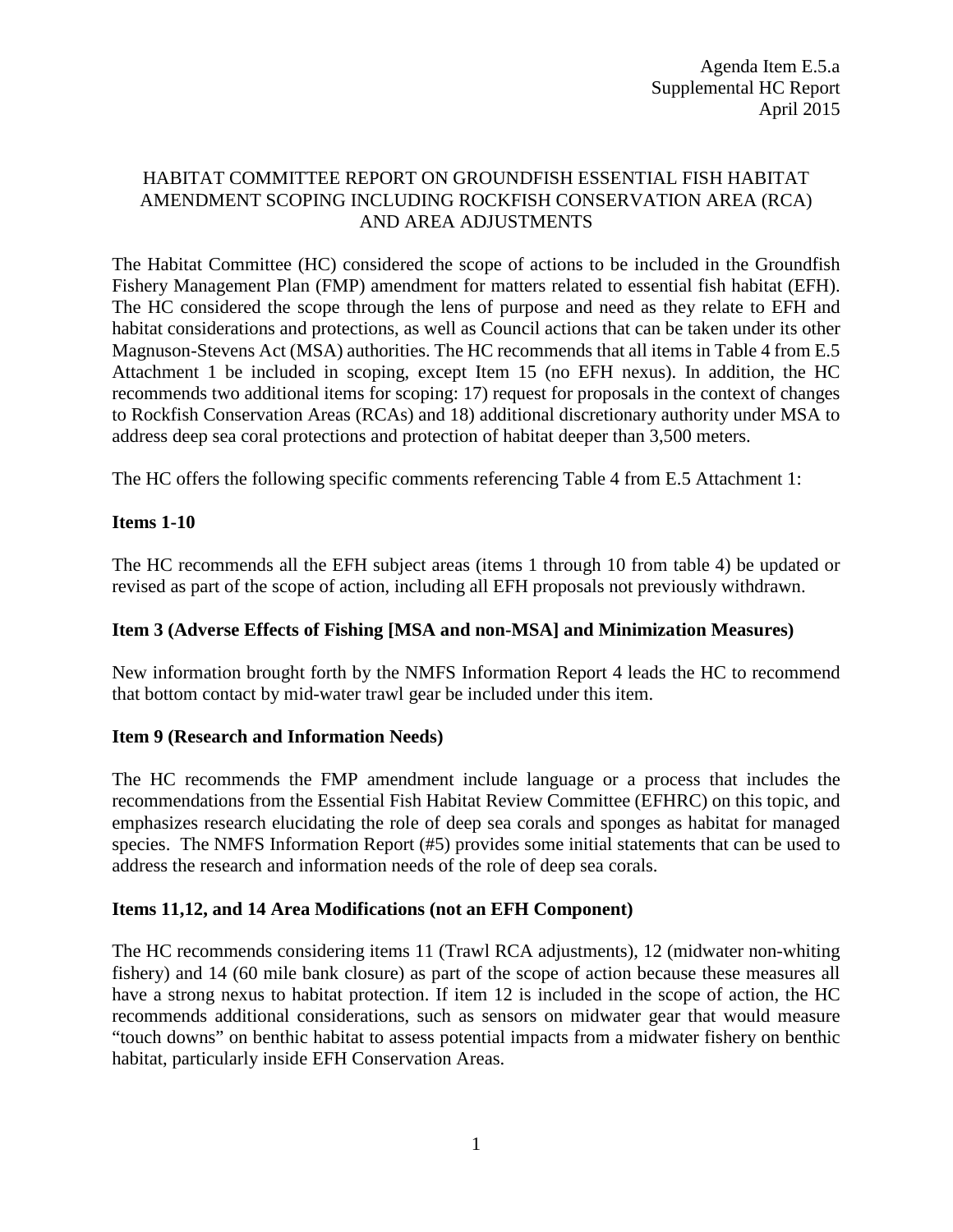#### **Item 13 (Small Footrope Restrictions)**

Although the scoping document lists this as a non-EFH issue, the small footrope restriction was incorporated as an EFH conservation measure in Amendment 19 to minimize the effects on EFH from MSA fishing activity. Therefore, it should be included in the EFH process under item 3, "Adverse effects of fishing and minimization measures."

# **Item 15 (Fishing in More Than One Individual Fishing Quota [IFQ])**

The HC recommends removing this item from the scope of action as it does not have a link to habitat.

# **Item 16 (Selective Flatfish Trawl Gear [SFFT] Requirements)**

The HC recommends including this item in the scope of action if the small footrope restriction is lifted and/or there are modification to RCA boundaries, as changes to the SFFT have potential for habitat impacts. Given the complexity of excluding or including items in the scope of action, it is difficult for the HC to determine this item's nexus with habitat considerations.

Because moving forward on items 11, 12, 14 and 16 would affect the amount of habitat or type of habitat protected from fishing gear impacts, the HC recommends the Council consider any adjustments to area modifications comprehensively and precautionarily to avoid unintended consequences to habitat protections.

#### **Additional Items for Consideration**

The HC recommends including two additional items for consideration for scope of action: **item 17**  (RFP proposals) and **item 18** (use of discretionary authority).

Item #17: The HC recommends including all RFP proposals that were submitted (and retained) in the scope of action. However, these proposals were solicited and developed without considering RCA modifications or other area modifications. Therefore, the HC recommends the Council obtain input from proposal proponents to ensure integrity is maintained of the original proposals.

Item #18: The HC recommends including consideration of discretionary authority under MSA to address deep sea coral protections and protection of habitat deeper than 3500 meters (e.g. 303(b)(2)(b) or 303(b)(12)).

The NMFS' Informational Report 5 summarizes what is known and not known about associations of groundfish species with deep sea corals and sponges (DSC&S). The report highlights the uncertainty about the significance of DSC&S as habitat for groundfish. In the absence of definitive information on DSC&S as groundfish EFH, the Council should consider measures to protect DSC&S in the Scope of the EFH amendment using Discretionary Authority [MSA 303(b)(2)(B) and 303(b)(12)]